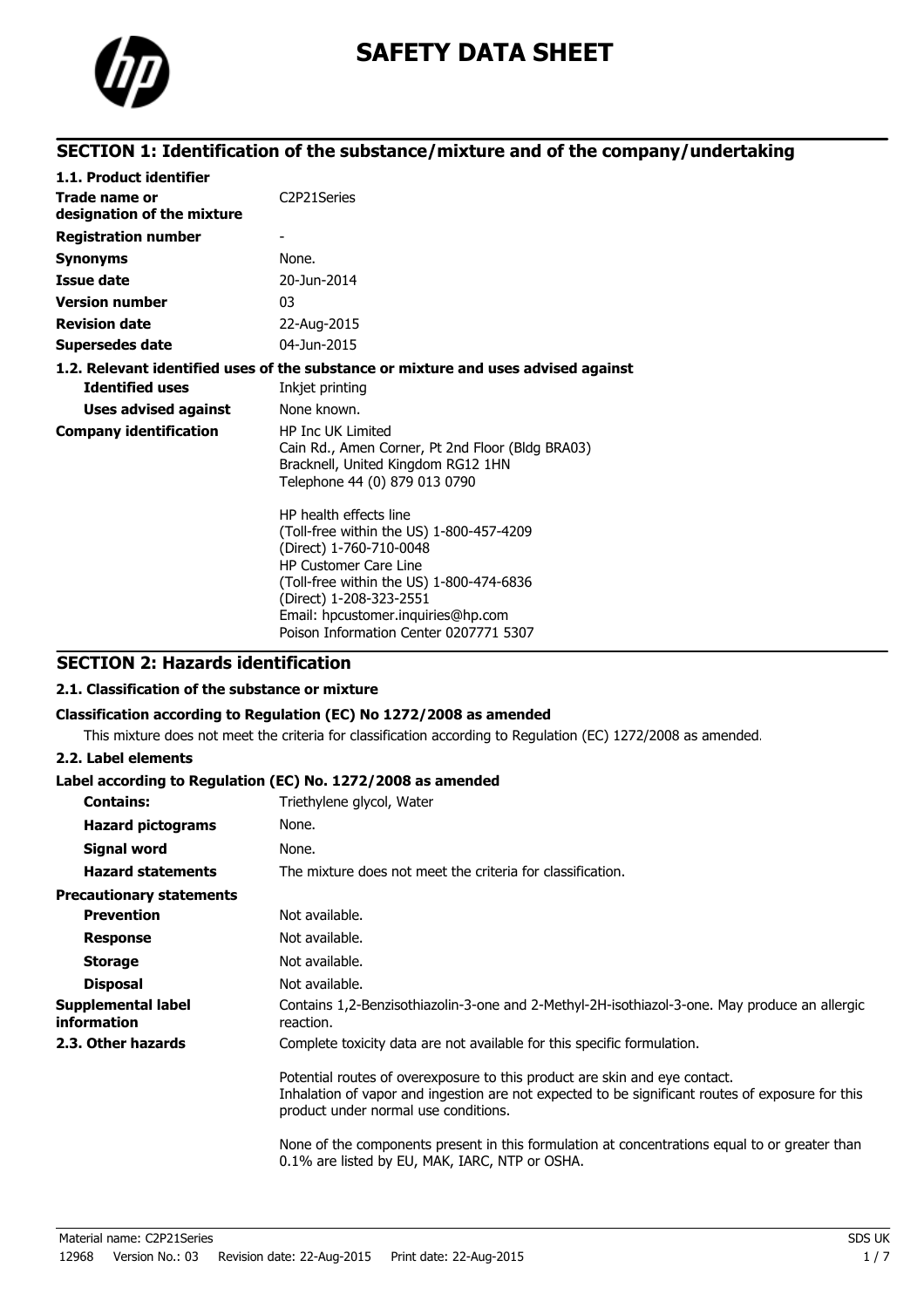# **SECTION 3: Composition/information on ingredients**

### **3.2. Mixtures**

### **General information**

| <b>Chemical name</b>                               | $\frac{1}{2}$ | CAS-No. / EC<br>No.                                  | <b>REACH Registration No.</b> | <b>Index No.</b>         | <b>Notes</b> |
|----------------------------------------------------|---------------|------------------------------------------------------|-------------------------------|--------------------------|--------------|
| Water                                              | 70-95         | 7732-18-5<br>231-791-2                               | $\overline{\phantom{a}}$      | $\overline{\phantom{a}}$ |              |
| <b>Classification:</b><br>$\overline{\phantom{a}}$ |               |                                                      |                               |                          |              |
| Triethylene glycol                                 | < 5           | 112-27-6<br>203-953-2                                | 01-2119438366-35-XXXX         | $\overline{a}$           |              |
| <b>Classification:</b><br>$\overline{\phantom{a}}$ |               |                                                      |                               |                          |              |
| <b>Composition comments</b>                        |               | This ink supply contains an aqueous ink formulation. |                               |                          |              |

| <b>SECTION 4: First aid measures</b>                                                                                                         |                                                                                                                                                                                                    |  |  |
|----------------------------------------------------------------------------------------------------------------------------------------------|----------------------------------------------------------------------------------------------------------------------------------------------------------------------------------------------------|--|--|
| <b>General information</b>                                                                                                                   | Not available.                                                                                                                                                                                     |  |  |
| 4.1. Description of first aid measures                                                                                                       |                                                                                                                                                                                                    |  |  |
| <b>Inhalation</b>                                                                                                                            | Move to fresh air. If symptoms persist, get medical attention.                                                                                                                                     |  |  |
| <b>Skin contact</b><br>Wash affected areas thoroughly with mild soap and water. Get medical attention if irritation<br>develops or persists. |                                                                                                                                                                                                    |  |  |
| Eye contact                                                                                                                                  | Do not rub eyes. Immediately flush with large amounts of clean, warm water (low pressure) for at<br>least 15 minutes or until particles are removed. If irritation persists get medical attention. |  |  |
| <b>Ingestion</b>                                                                                                                             | If ingestion of a large amount does occur, seek medical attention.                                                                                                                                 |  |  |
| 4.2. Most important<br>symptoms and effects, both<br>acute and delayed                                                                       | Not available.                                                                                                                                                                                     |  |  |
| 4.3. Indication of any<br>immediate medical attention<br>and special treatment<br>needed                                                     | Not available.                                                                                                                                                                                     |  |  |
| <b>SECTION 5: Firefighting measures</b>                                                                                                      |                                                                                                                                                                                                    |  |  |
| <b>General fire hazards</b>                                                                                                                  | Not available.                                                                                                                                                                                     |  |  |
| 5.1. Extinguishing media<br><b>Suitable extinguishing</b><br>media                                                                           | Dry chemical, CO2, water spray or regular foam.                                                                                                                                                    |  |  |
| <b>Unsuitable extinguishing</b><br>media                                                                                                     | None known.                                                                                                                                                                                        |  |  |
| 5.2. Special hazards arising<br>from the substance or<br>mixture                                                                             | Not available.                                                                                                                                                                                     |  |  |
| 5.3. Advice for firefighters                                                                                                                 |                                                                                                                                                                                                    |  |  |
| <b>Special protective</b><br>equipment for<br>firefighters                                                                                   | Not available.                                                                                                                                                                                     |  |  |
| <b>Special fire fighting</b><br>procedures                                                                                                   | Not available.                                                                                                                                                                                     |  |  |
| <b>Specific methods</b>                                                                                                                      | None established.                                                                                                                                                                                  |  |  |
| <b>SECTION 6: Accidental release measures</b>                                                                                                |                                                                                                                                                                                                    |  |  |
|                                                                                                                                              | 6.1. Personal precautions, protective equipment and emergency procedures                                                                                                                           |  |  |

|                                   | 6.1. Personal precautions, protective equipment and emergency procedures                   |
|-----------------------------------|--------------------------------------------------------------------------------------------|
| For non-emergency<br>personnel    | Wear appropriate personal protective equipment.                                            |
| For emergency<br>responders       | Not available.                                                                             |
| 6.2. Environmental<br>precautions | Do not let product enter drains. Do not flush into surface water or sanitary sewer system. |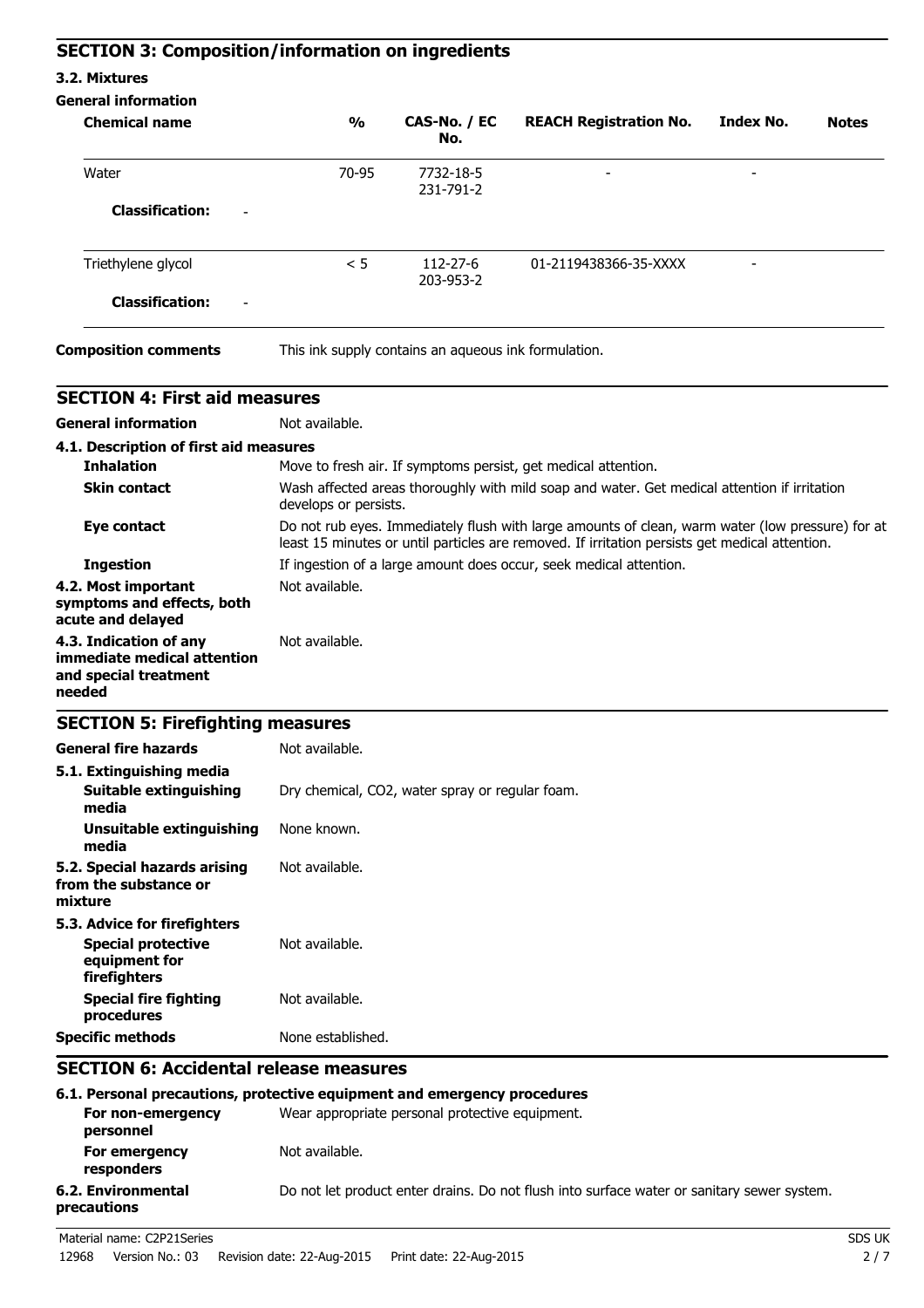**6.3. Methods and material for** Dike the spilled material, where this is possible. Absorb with inert absorbent such as dry clay, sand or diatomaceous earth, commercial sorbents, or recover using pumps. Not available.

### **SECTION 7: Handling and storage**

| 7.1. Precautions for safe<br>handling                                   | Avoid contact with skin, eyes and clothing.                               |
|-------------------------------------------------------------------------|---------------------------------------------------------------------------|
| 7.2. Conditions for safe<br>storage, including any<br>incompatibilities | Keep out of the reach of children. Keep away from excessive heat or cold. |
| 7.3. Specific end use(s)                                                | Not available.                                                            |

# **SECTION 8: Exposure controls/personal protection**

| 8.1. Control parameters                                                                      |                                                                         |  |  |
|----------------------------------------------------------------------------------------------|-------------------------------------------------------------------------|--|--|
| <b>Occupational exposure limits</b><br>No exposure limits noted for ingredient(s).           |                                                                         |  |  |
| <b>Biological limit values</b><br>No biological exposure limits noted for the ingredient(s). |                                                                         |  |  |
| <b>Recommended monitoring</b><br>procedures                                                  | Not available.                                                          |  |  |
| <b>Derived no-effect level</b><br>(DNEL)                                                     | Not available.                                                          |  |  |
| <b>Predicted no effect</b><br>concentrations (PNECs)                                         | Not available.                                                          |  |  |
| <b>Exposure guidelines</b>                                                                   | Exposure limits have not been established for this product.             |  |  |
| 8.2. Exposure controls                                                                       |                                                                         |  |  |
| <b>Appropriate engineering</b><br><b>controls</b>                                            | Use in a well ventilated area.                                          |  |  |
|                                                                                              | Individual protection measures, such as personal protective equipment   |  |  |
| <b>General information</b>                                                                   | Use personal protective equipment to minimize exposure to skin and eye. |  |  |
| Eye/face protection                                                                          | Not available.                                                          |  |  |
| <b>Skin protection</b>                                                                       |                                                                         |  |  |
| - Hand protection                                                                            | Not available.                                                          |  |  |
| - Other                                                                                      | Not available.                                                          |  |  |
| <b>Respiratory protection</b>                                                                | Not available.                                                          |  |  |
| <b>Thermal hazards</b>                                                                       | Not available.                                                          |  |  |
| <b>Hygiene measures</b>                                                                      | Handle in accordance with good industrial hygiene and safety practice.  |  |  |
| <b>Environmental exposure</b><br>controls                                                    | Not available.                                                          |  |  |

### **SECTION 9: Physical and chemical properties**

### **9.1. Information on basic physical and chemical properties**

| <b>Appearance</b>                                       |                                                                           |
|---------------------------------------------------------|---------------------------------------------------------------------------|
| <b>Physical state</b>                                   | Liguid.                                                                   |
| Color                                                   | Magenta                                                                   |
| Odor                                                    | Not available.                                                            |
| <b>Odor threshold</b>                                   | Not available.                                                            |
| рH                                                      | $9 - 10$                                                                  |
| Melting point/freezing point                            | Not available.                                                            |
| Initial boiling point and<br>boiling range              | Not available.                                                            |
| <b>Flash point</b>                                      | $>$ 230.0 °F ( $>$ 110.0 °C) Pensky-Martens Closed Cup US EPA Method 1020 |
| <b>Evaporation rate</b>                                 | Not available.                                                            |
| Flammability (solid, gas)                               | Not available.                                                            |
| Upper/lower flammability or explosive limits            |                                                                           |
| <b>Flammability limit - lower</b> Not available.<br>(%) |                                                                           |
| <b>Flammability limit -</b><br>upper $(\%)$             | Not available.                                                            |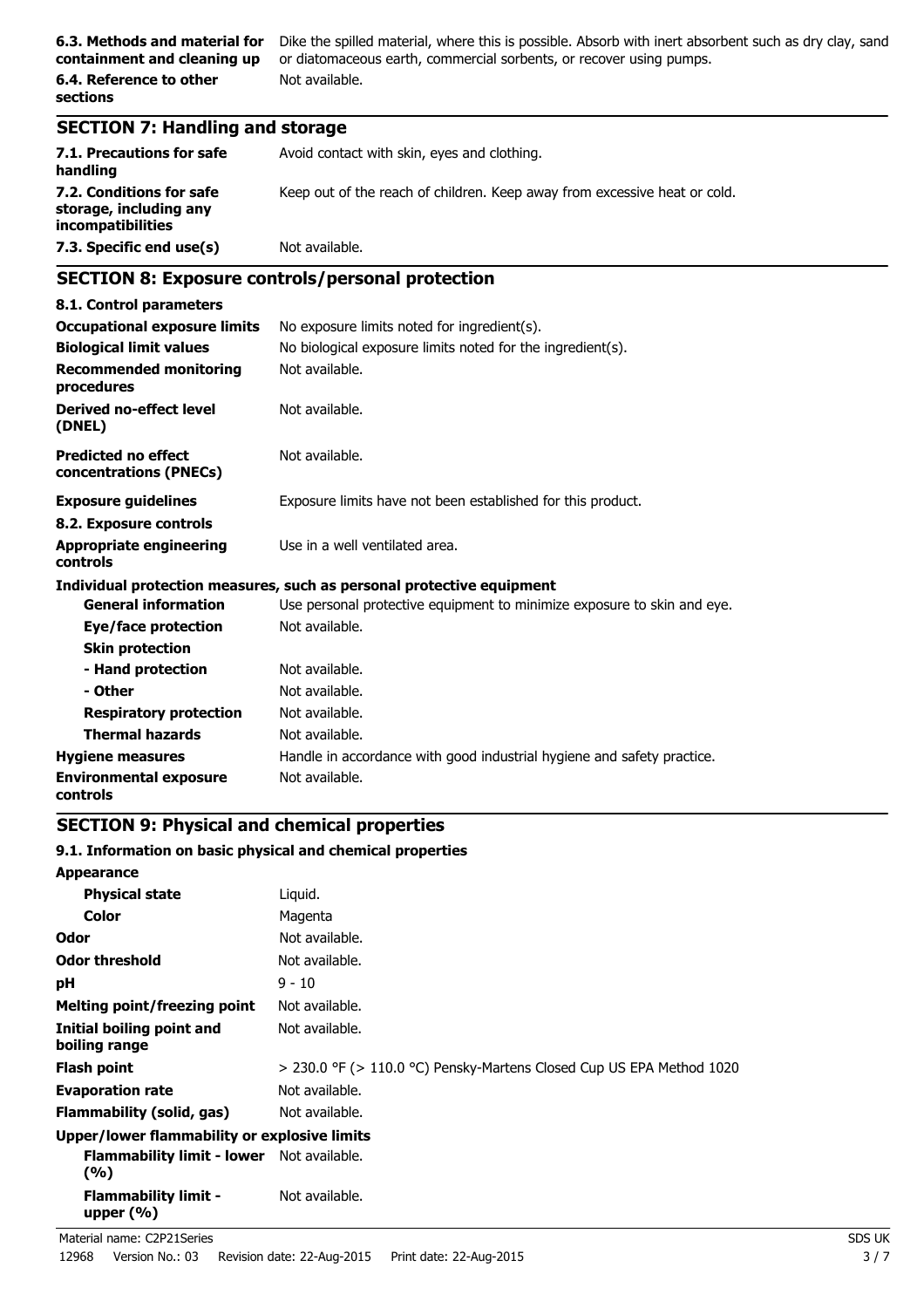| Vapor pressure                                    | Not available. |
|---------------------------------------------------|----------------|
| Solubility(ies)                                   |                |
| <b>Solubility (water)</b>                         | Not available. |
| <b>Solubility (other)</b>                         | Not available. |
| <b>Partition coefficient</b><br>(n-octanol/water) | Not available. |
| <b>Auto-ignition temperature</b>                  | Not available. |
| <b>Decomposition temperature</b>                  | Not available. |
| <b>Viscosity</b>                                  | Not available. |
| <b>Explosive properties</b>                       | Not available. |
| <b>Oxidizing properties</b>                       | Not determined |
| 9.2. Other information                            |                |
| VOC (Weight %)                                    | $< 17$ g/L     |
| <b>SECTION 10: Stability and reactivity</b>       |                |
| $101$ Decativity                                  | Not ovailable  |

| 10.1. Reactivity                            | Not available.                                                                                                                                   |
|---------------------------------------------|--------------------------------------------------------------------------------------------------------------------------------------------------|
| 10.2. Chemical stability                    | Stable under recommended storage conditions.                                                                                                     |
| 10.3. Possibility of hazardous<br>reactions | Will not occur.                                                                                                                                  |
| 10.4. Conditions to avoid                   | Not available.                                                                                                                                   |
| 10.5. Incompatible materials                | Incompatible with strong bases and oxidizing agents.                                                                                             |
| 10.6. Hazardous<br>decomposition products   | Upon decomposition, this product may yield gaseous nitrogen oxides, carbon monoxide, carbon<br>dioxide and/or low molecular weight hydrocarbons. |

# **SECTION 11: Toxicological information**

**General information** Not available.

**11.1. Information on toxicological effects**

| <b>Acute toxicity</b>                                      | Based on available data, the classification criteria are not met. |                       |  |
|------------------------------------------------------------|-------------------------------------------------------------------|-----------------------|--|
| <b>Skin corrosion/irritation</b>                           | Based on available data, the classification criteria are not met. |                       |  |
| Serious eye damage/eye<br>irritation                       | Based on available data, the classification criteria are not met. |                       |  |
| <b>Respiratory sensitization</b>                           | Based on available data, the classification criteria are not met. |                       |  |
| <b>Skin sensitization</b>                                  | Based on available data, the classification criteria are not met. |                       |  |
| <b>Germ cell mutagenicity</b>                              | Based on available data, the classification criteria are not met. |                       |  |
| Carcinogenicity                                            | Based on available data, the classification criteria are not met. |                       |  |
| <b>Reproductive toxicity</b>                               | Based on available data, the classification criteria are not met. |                       |  |
| <b>Specific target organ toxicity</b><br>- single exposure | Based on available data, the classification criteria are not met. |                       |  |
| Specific target organ toxicity<br>- repeated exposure      | Based on available data, the classification criteria are not met. |                       |  |
| <b>Aspiration hazard</b>                                   | Based on available data, the classification criteria are not met. |                       |  |
|                                                            |                                                                   |                       |  |
| <b>Components</b>                                          | <b>Species</b>                                                    | <b>Test Results</b>   |  |
| Triethylene glycol (CAS 112-27-6)                          |                                                                   |                       |  |
| Acute                                                      |                                                                   |                       |  |
| Dermal                                                     |                                                                   |                       |  |
| LD50                                                       | Rabbit                                                            | 22460 mg/kg           |  |
| Inhalation                                                 |                                                                   |                       |  |
| <b>LC50</b>                                                | Rat                                                               | $>$ 3.9 mg/l, 4 Hours |  |
| <b>Oral</b>                                                |                                                                   |                       |  |
| LD50                                                       | Mouse                                                             | 21000 mg/kg           |  |
|                                                            | Rat                                                               | 15000 - 22000 mg/kg   |  |
| Other                                                      |                                                                   |                       |  |
| LD50                                                       | Mouse                                                             | 7300 - 9500 mg/kg     |  |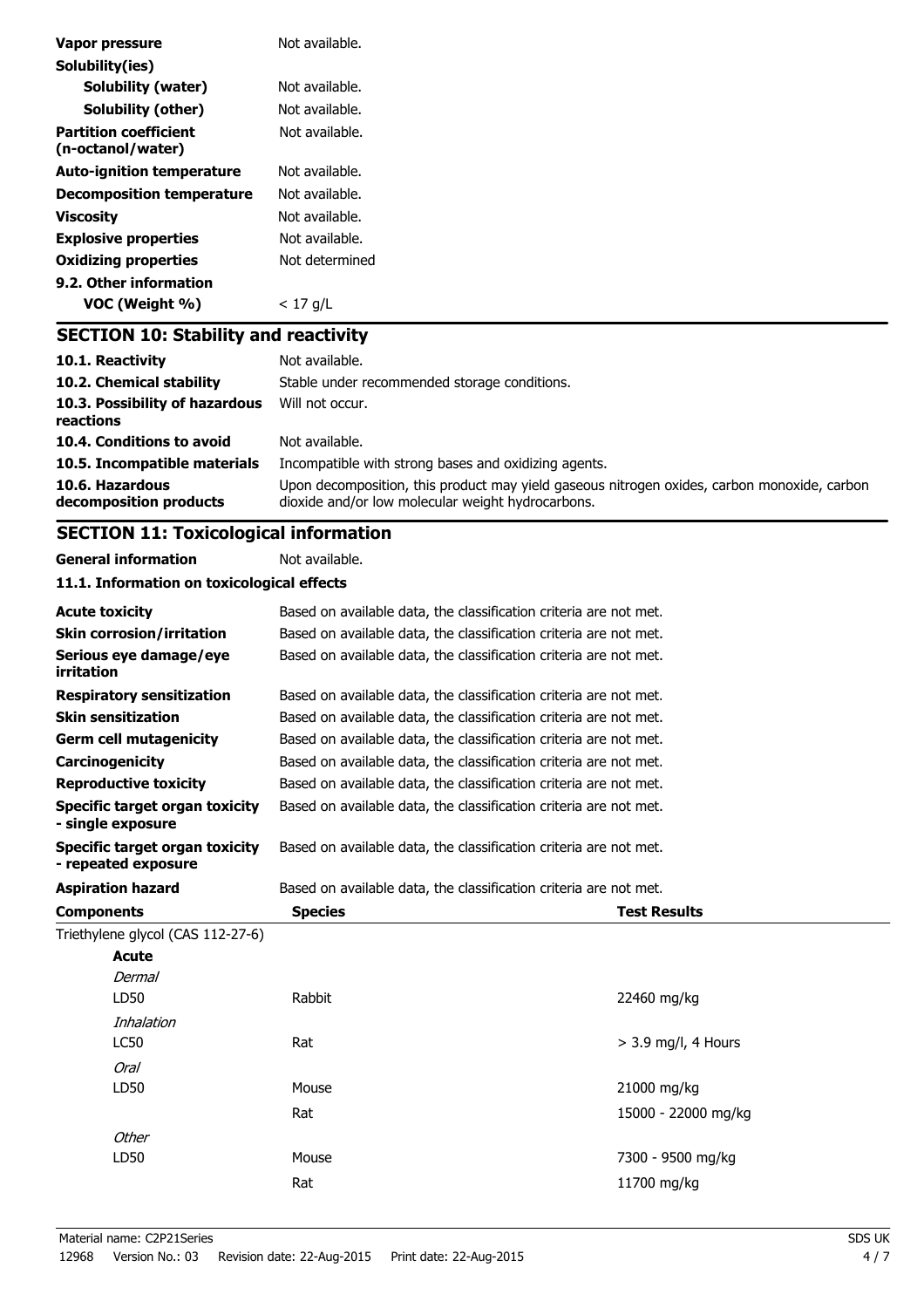Refer to Section 2 for potential health effects and Section 4 for first aid measures.

# **SECTION 12: Ecological information**

**Aquatic toxicity** Not expected to be harmful to aquatic organisms.

| 12.1. Toxicity                                 |                |                                                           |                          |
|------------------------------------------------|----------------|-----------------------------------------------------------|--------------------------|
| <b>Product</b>                                 |                | <b>Species</b>                                            | <b>Test Results</b>      |
| C2P21Series (CAS Mixture)                      |                |                                                           |                          |
| <b>Aquatic</b>                                 |                |                                                           |                          |
| Acute                                          |                |                                                           |                          |
| <b>Fish</b>                                    | <b>LC50</b>    | Fathead minnow (Pimephales promelas) > 750 mg/l, 96 hours |                          |
| <b>Components</b>                              |                | <b>Species</b>                                            | <b>Test Results</b>      |
| Triethylene glycol (CAS 112-27-6)              |                |                                                           |                          |
| <b>Aquatic</b>                                 |                |                                                           |                          |
| Crustacea                                      | <b>EC50</b>    | Water flea (Daphnia magna)                                | 48.9 - 56 mg/l, 48 hours |
| Fish                                           | <b>LC50</b>    | Fish                                                      | 60, 96 Hours             |
| 12.2. Persistence and<br>degradability         | Not available. |                                                           |                          |
| 12.3. Bioaccumulative<br>potential             | Not available. |                                                           |                          |
| <b>Bioconcentration factor (BCF)</b>           | Not available. |                                                           |                          |
| 12.4. Mobility in soil                         | Not available. |                                                           |                          |
| 12.5. Results of PBT<br>and vPvB<br>assessment |                | Not a PBT or vPvB substance or mixture.                   |                          |
| 12.6. Other adverse effects                    | Not available. |                                                           |                          |

## **SECTION 13: Disposal considerations**

### **13.1. Waste treatment methods**

| <b>Residual waste</b>                  | Not available.                                                                                                                                                                                                                                                                    |
|----------------------------------------|-----------------------------------------------------------------------------------------------------------------------------------------------------------------------------------------------------------------------------------------------------------------------------------|
| <b>Contaminated packaging</b>          | Not available.                                                                                                                                                                                                                                                                    |
| EU waste code                          | Not available.                                                                                                                                                                                                                                                                    |
| <b>Disposal</b><br>methods/information | Do not allow this material to drain into sewers/water supplies.<br>Dispose of waste material according to Local, State, Federal, and Provincial Environmental<br>Regulations.                                                                                                     |
|                                        | HP's Planet Partners (trademark) supplies recycling program enables simple, convenient recycling of<br>HP original inkjet and Laser Jet supplies. For more information and to determine if this service is<br>available in your location, please visit http://www.hp.com/recycle. |

### **SECTION 14: Transport information**

### **DOT**

Not regulated as dangerous goods.

### **IATA**

Not regulated as dangerous goods.

### **IMDG**

Not regulated as dangerous goods.

### **ADR**

Not regulated as dangerous goods.

**Further information** Not a dangerous good under DOT, IATA, ADR, IMDG, or RID.

# **SECTION 15: Regulatory information**

### **15.1. Safety, health and environmental regulations/legislation specific for the substance or mixture EU regulations**

**Regulation (EC) No. 1005/2009 on substances that deplete the ozone layer, Annex I**

Not listed.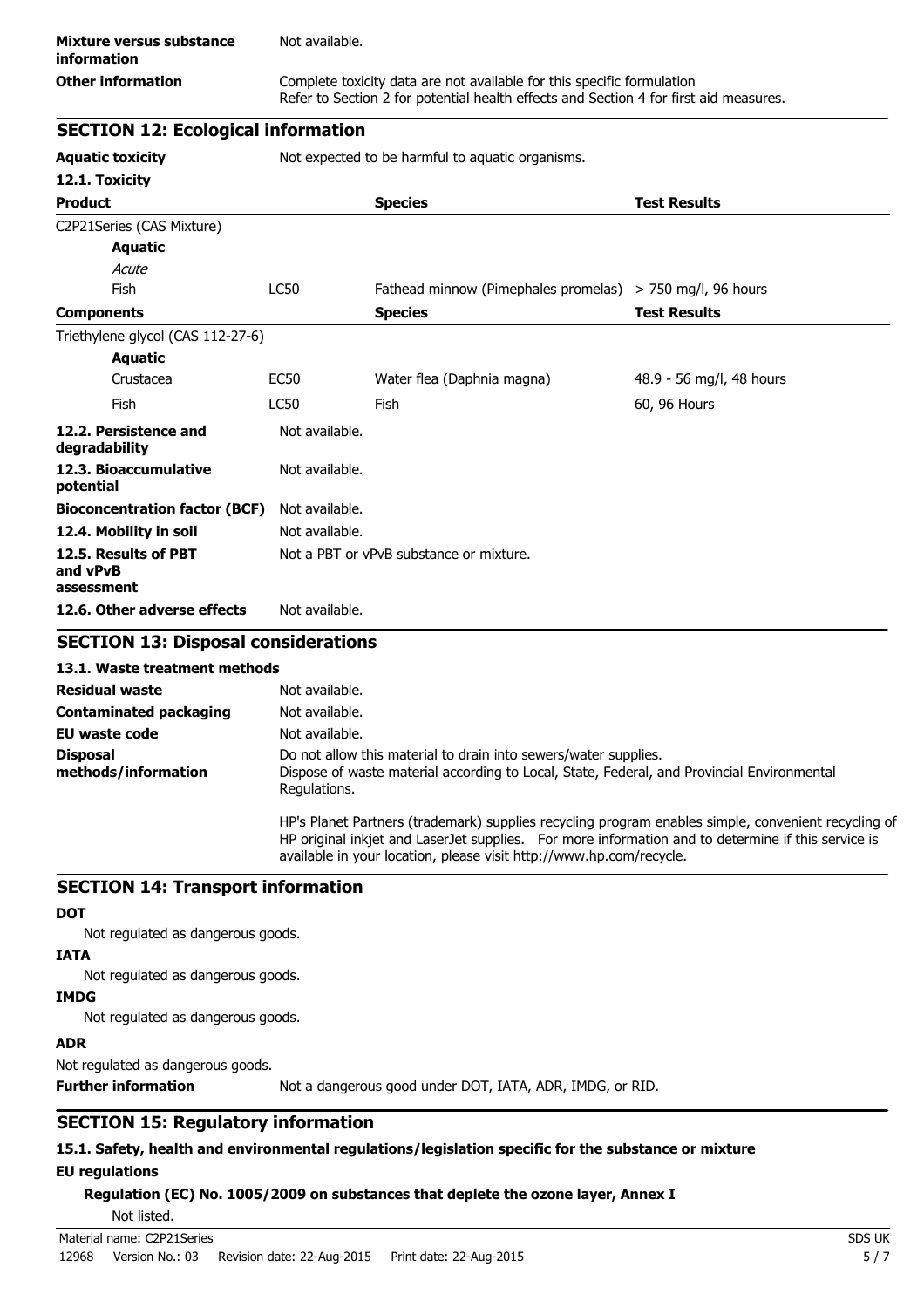**Regulation (EC) No. 1005/2009 on substances that deplete the ozone layer, Annex II** Not listed. **Regulation (EC) No. 850/2004 On persistent organic pollutants, Annex I as amended** Not listed. **Regulation (EC) No. 689/2008 concerning the export and import of dangerous chemicals, Annex I, part 1 as amended** Not listed. **Regulation (EC) No. 689/2008 concerning the export and import of dangerous chemicals, Annex I, part 2 as amended** Not listed. **Regulation (EC) No. 689/2008 concerning the export and import of dangerous chemicals, Annex I, part 3 as amended** Not listed. **Regulation (EC) No. 689/2008 concerning the export and import of dangerous chemicals, Annex V as amended** Not listed. **Regulation (EC) No. 166/2006 Annex II Pollutant Release and Transfer Registry** Not listed. **Regulation (EC) No. 1907/2006, REACH Article 59(1) Candidate List as currently published by ECHA** Not listed. **Authorizations Regulation (EC) No. 143/2011 Annex XIV Substances Subject to Authorization** Not listed. **Restrictions on use Regulation (EC) No. 1907/2006, REACH Annex XVII Substances subject to restriction on marketing and use as amended** Not listed. **Directive 2004/37/EC: on the protection of workers from the risks related to exposure to carcinogens and mutagens at work** Not regulated. **Directive 92/85/EEC: on the safety and health of pregnant workers and workers who have recently given birth or are breastfeeding** Not regulated. **Other EU regulations Directive 96/82/EC (Seveso II) on the control of major-accident hazards involving dangerous substances** Not regulated. **Directive 98/24/EC on the protection of the health and safety of workers from the risks related to chemical agents at work** Not regulated. **Directive 94/33/EC on the protection of young people at work** Not regulated. **Other regulations** All chemical substances in this HP product have been notified or are exempt from notification under chemical substances notification laws in the following countries: US (TSCA), EU (EINECS/ELINCS), Switzerland, Canada (DSL/NDSL), Australia, Japan, Philippines, South Korea, New Zealand, and China. **Other information** This Safety Data Sheet complies with the requirements of Regulation (EC) No 1907/2006. Specific Provisions: Regulation (EC) No 1907/2006 of the European Parliament and of the Council concerning the Registration, Evaluation, Authorisation and Restriction of Chemicals (REACH), establishing a European Chemicals Agency, amending Directive 1999/45/EC and repealing Council Regulation (EEC) No 793/93 and Commission Regulation (EC) No 1488/94 as well as Council Directive 76/769/EEC and Commission Directives 91/155/EEC, 93/67/EEC, 93/105/EC and 2000/21/EC (in the amended version OJ L 396 from 29.05.2007 page 3 with further rectifications and amendments). Exposure Limits (See Section 8): Executive regulation of Minister of Labour and Social Policy dated Nov. 29, 2002 concerning the highest exposure limits and volume of factors harmful for health and environment at work (Official Journal of Laws no 217/2002 item 1833 with further amendments). **National regulations** Not available. **15.2. Chemical safety assessment** Not available.

## **SECTION 16: Other information**

**References** Not available.